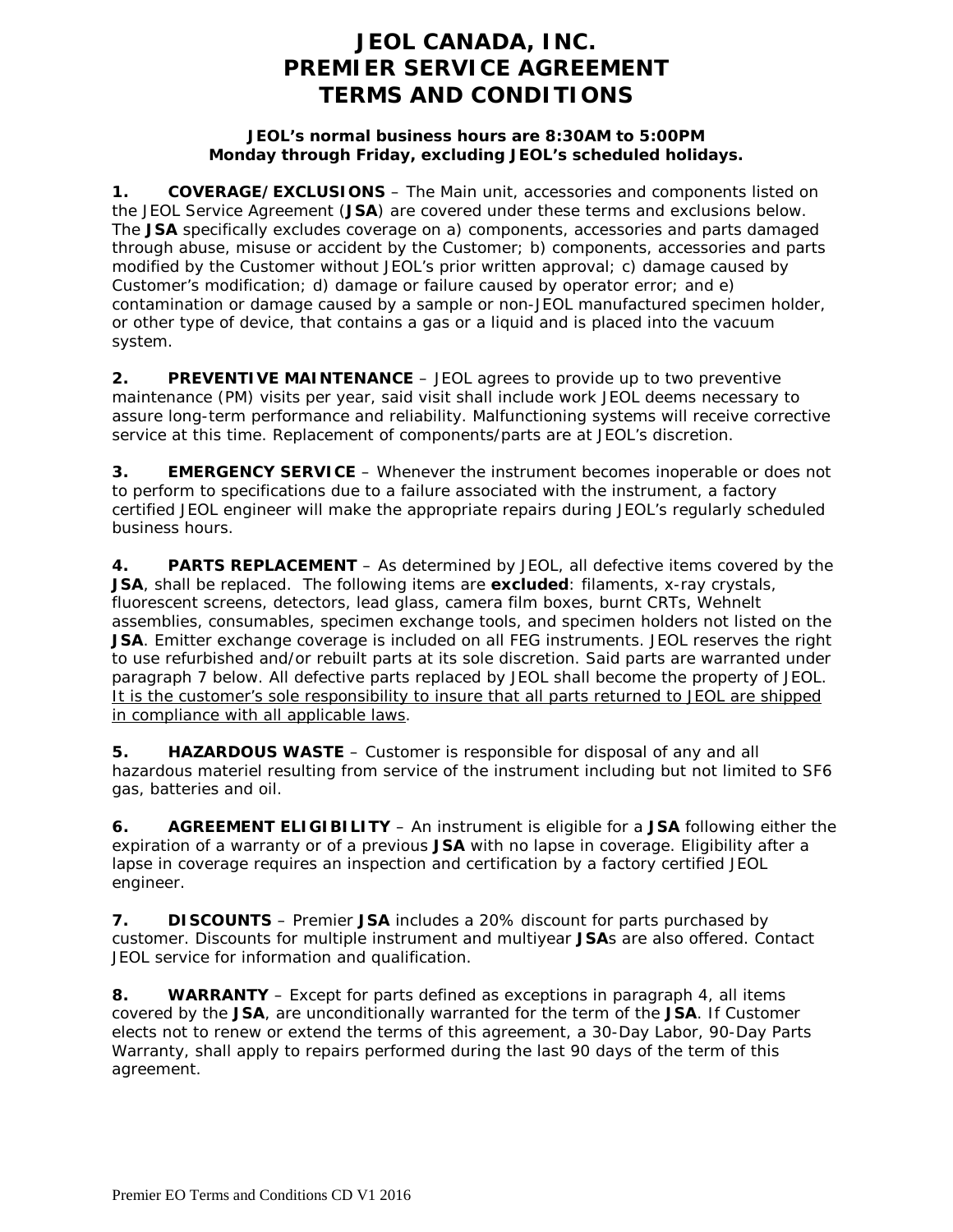# **JEOL CANADA, INC. PREMIER SERVICE AGREEMENT TERMS AND CONDITIONS**

#### **JEOL's normal business hours are 8:30AM to 5:00PM Monday through Friday, excluding JEOL's scheduled holidays.**

**9. LIMITATION OF LIABILITY** – JEOL is not obligated to perform repairs or provide services, the need for which arises out of abuse, misuse (accidental or otherwise), external causes, including but not limited to fire, flooding, explosions and acts of God. Damage to any equipment resulting from cooling water, supporting facilities, corrosive atmosphere, strikes, transportation delays, unavailability of replacement parts, delays by suppliers of services or materials, line voltage variations, and similar environmental problems are also excluded. UNDER NO CIRCUMSTANCES SHALL JEOL BE LIABLE FOR ANY DAMAGES RESULTING FROM THE LOSS OF USE OF JEOL PRODUCTS, INCLUDING WITHOUT LIMITATION, INDIRECT, SPECIAL, CONSEQUENTIAL, INCIDENTAL OR PUNITIVE LOSSES, DAMAGES OR EXPENSES OR LOST PROFITS OR SAVINGS EVEN IF JEOL HAS BEEN ADVISED OF THEIR POSSIBLE EXISTENCE, OR EVEN IF JEOL HAS BEEN ADVISED OF THE POSSIBILITY OF SUCH DAMAGES, OR BOTH. WITH THE EXCEPTION OF LIABILITIES RESULTING FROM JEOL'S SOLE GROSS NEGLIGENCE, JEOL'S TOTAL LIABILITY HEREUNDER SHALL IN NO WAY EXCEED THE TOTAL PRICE OF THIS SERVICE AGREEMENT.

**10. CHILLER COVERAGE** –Chiller coverage excludes the "facility supplies to" or the "facility returns from" the chiller unit. Damage arising out of connecting hoses, water pressure, or other circumstances outside of JEOL USA, Inc.'s direct action or control is excluded. JEOL recommends customer install safeguards to monitor and protect against leakage. The Customer agrees to indemnify, defend and hold harmless JEOL USA, Inc. its officers, directors, employees, agents, licensors, suppliers and any third party providers from and against all losses, expenses, damages and costs, including reasonable attorneys' fees, resulting from any damages as described.

**11. CONFIDENTIAL DATA –** If Customer requires any personal and/or confidential data, including but not limited to, social security numbers, health/medical records or any data that JEOL, USA, Inc. has a legal duty to keep confidential, Customer represents, warrants and certifies that it will hold confidential data in the strictest of confidence and will not use or disclose said data except to the extent required by law or authorized by JEOL in writing. Said confidential data shall be safeguarded according to commercially reasonable standards and protected at the same level as Customers own confidential data.

**12. INSURANCE** – JEOL maintains insurance policies which have the following limitations; (a) Comprehensive general liability insurance with a limit of \$1,000,000 (one million) for each occurrence and \$2,000,000 (two million) in the aggregate. (b) Statutory Workers Compensation insurance. Copies of certificates are available upon request.

**13. TERMS/PAYMENT SCHEDULE –** Payment is due within 30 days from the start of the **JSA** or invoice. A 6% interest charge per month or the maximum permitted by province, whichever is less, will be assessed on late payments after the first month. JEOL offers payment plans at an additional fee. Semi-Annual in Advance at 3.5%, Quarterly in Advance at 5.25%, Monthly at 7%, Quarterly in Arrears at 8.75%, Semi-Annual in Arrears at 10.5%. JEOL reserves the right to withhold service if customer fails to make payment as due.

**14. ACCEPTANCE** This is JEOL's offer to sell at the prices and under the terms and conditions stated herein. Any type of counteroffer, including any and all terms and conditions contained in said counteroffer and/or PO, are hereby expressly rejected. JEOL,